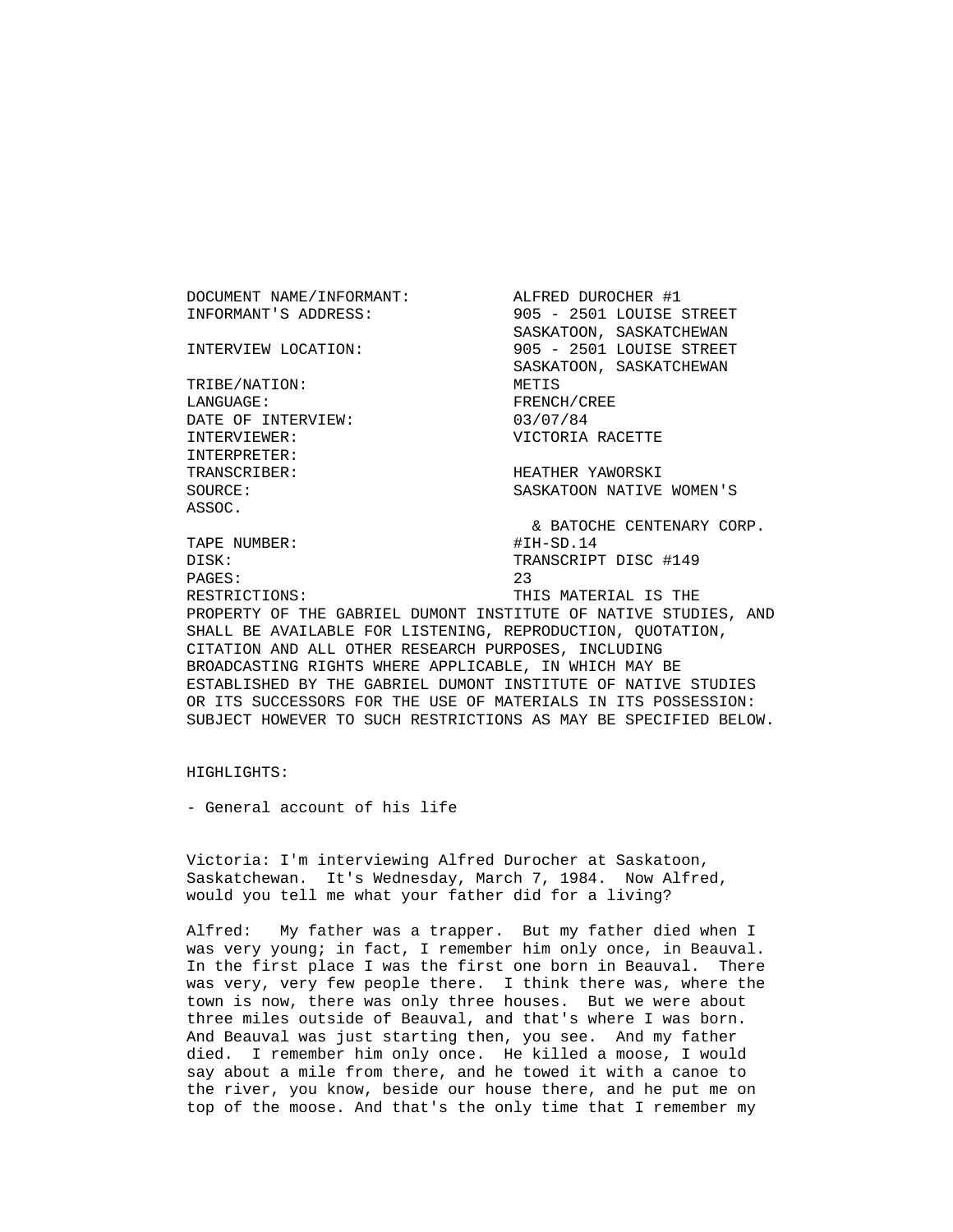father. I don't even remember when he died. But I tell you what we had. We had a bunch of cattle and we had a bunch of horses, but as far as the number, I don't know. That would be about ten maybe, ten cows, or ten head of cattle, and maybe that many horses too.

Victoria: You said there was three families there in Beauval.

Alfred: Yeah.

 Victoria: ...at the time when you were small. Do you remember the names of the people that lived there?

 Alfred: Yes. One of them was Laliberte, old Alexander Laliberte. And he was, he had an outpost for the Hudson's Bay. That's where we had our flour, tea, and staples that people got. And the other one was a brother of my father, Pierre Durocher. My father's name was Paul, and he had his brother Pierre. That's why there's so many Durochers, there was two families there. And they had big families, both of them had big families.

 Victoria: Did you have a garden or did your parents have a garden?

 Alfred: Yeah, we had a garden, we had a garden, yeah, but not much of anything. I remember potatoes, and carrots, and what do you call these things in French (French) -- turnips, yeah. That's about the only three things that I can remember, and onions.

 Victoria: And did your dad, like you say he was a trapper and that, do you know if he did anything else for a living besides just trapping?

 Alfred: No, there was nothing else that he could do - trapping and hunting, that's the only thing.

 Victoria: No other income, eh, no other way of making a living out there?

 Alfred: No, there's just no other way. And there was a lot of fish but there was no commercial fishing.

 Victoria: But your family made out okay. How was the living, was it a good living?

 Alfred: Very good living, very good living until the conscription come in -- that's in, before 1918. The war finished in 1918 and conscription must have been about 1916. I remember that when all the men were gathered up north and my sisters' husbands went and my father was dead already. And so that left only women and the kids at home. And one by one, I guess, the cattle went, the horses went...

Victoria: You had to sell them?

Alfred: You had to sell them or eat them, I guess. Well,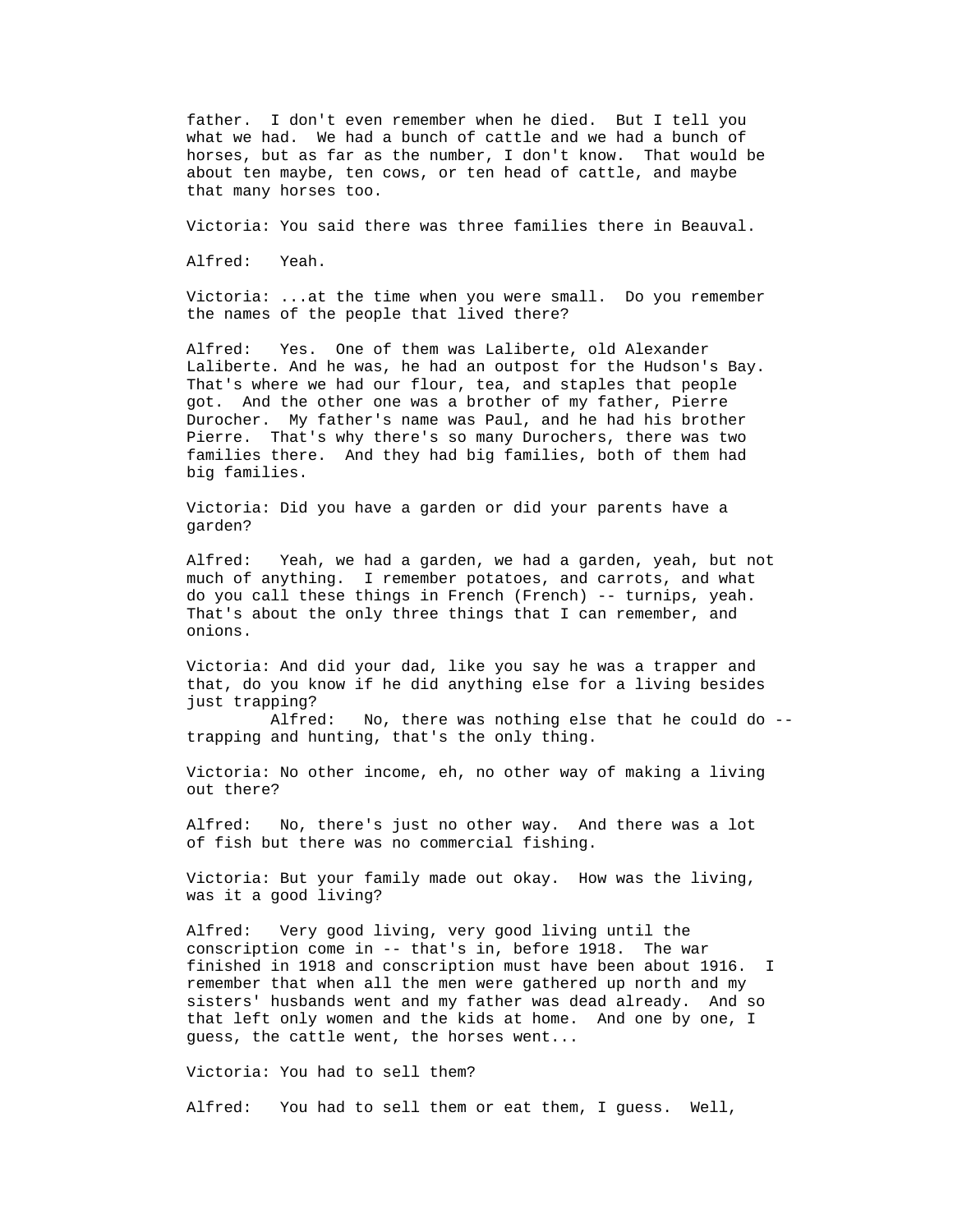there was nobody to make hay in the first place, for the long winters, you see, only women and kids. But there wasn't many people in Beauval then, very few. Now, my brothers-in-law that went to war, one of them was killed and the other one never come back, and I think he run away or something.

 Victoria: Were they... were your brother-in-laws, were they Metis people too or were they white?

Alfred: One of them was a white man.

 Victoria: Well, what was the Metis brothers' names? The ones that were Metis, what were their names?

 Alfred: Kennedy, it was Kennedy, and the other was a (name). That's where the (name) come from. He was a Scotch man.

 Victoria: And how long were they gone to war, do you remember that?

 Alfred: Yeah, I think it was a couple of years anyway, until the... well, they were killed in the war. But the war ended in 1918 and I remember some of them that come home -- two of Alexander Laliberte's boys come back. They never got killed and they come back in 1918. I was in school then.

 Victoria: How old were you? Alfred: Well I must have been pretty small then. 1918 I was 9 years old, see, because I was born in 1909.

Victoria: How many brothers and sisters did you have?

 Alfred: Oh, we were thirteen all together, but a lot died, you know... I am the youngest of the family, but I remember the oldest, but she must have died soon after because... oh, there were a lot of us.

Victoria: Do you remember what some of them died from?

Alfred: No, I don't remember, no.

Victoria: No doctors, I suppose.

 Alfred: No doctors. You know, those times a person just got sick and died. I think it was pneumonia most of the time, yeah, they call it fever. So the only thing that people, they have fever over there, at the time was pneumonia. I had a set of twins, you know, they both died the same year of the same thing. Just took sick, had fever, you know, in the fall or in the spring, and they died -- nobody ever knew what they died of.

Victoria: What school did you go to when you were small?

 Alfred: Well I went to the Indian School in Beauval. There was no public school but... But in Ile a la Crosse, which is 35 miles from there, my sisters went to the convent. There was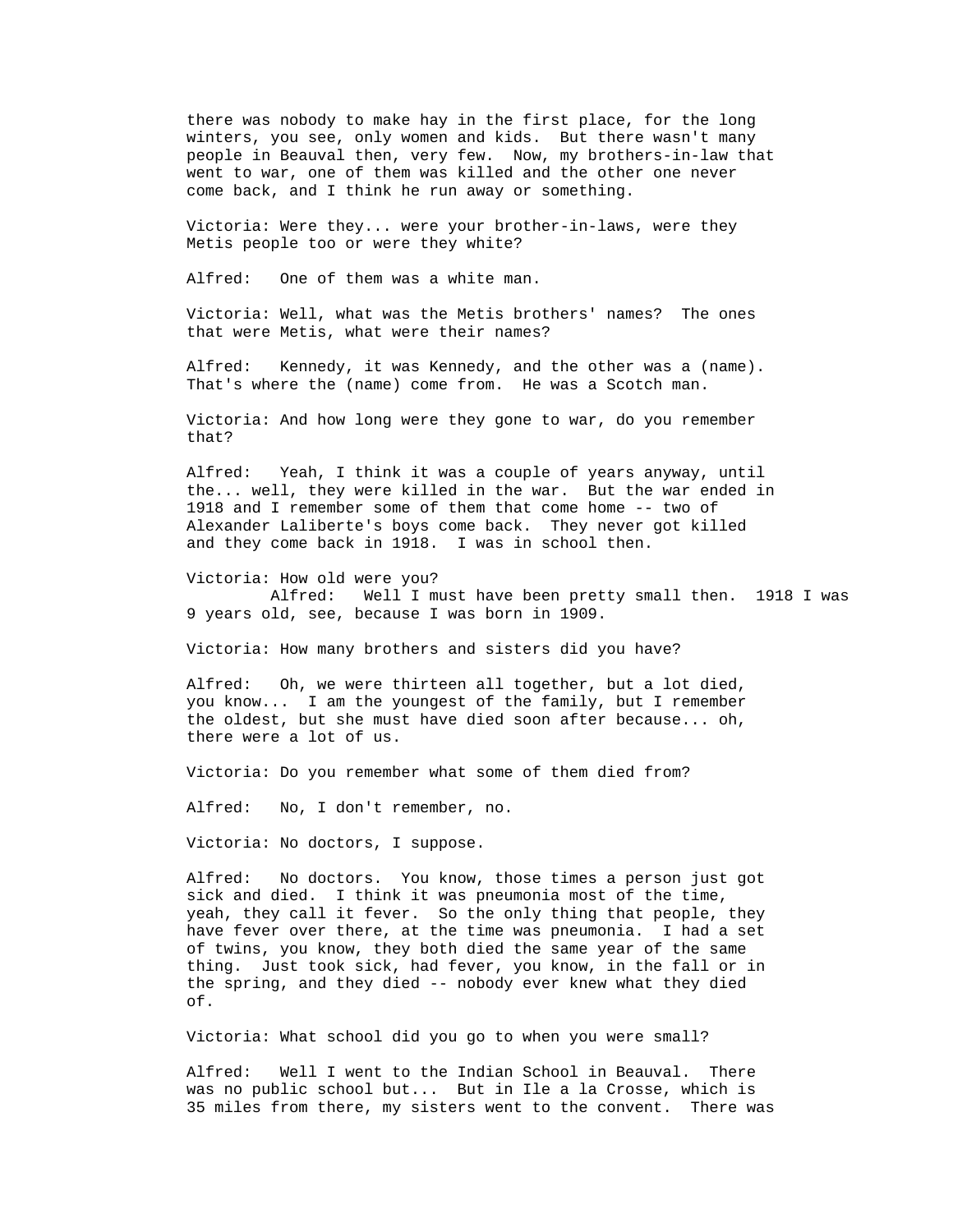a Catholic convent there but that wasn't a public school, it was just a convent. And there was no English, it was all French.

Victoria: What was school like for you, did you like it?

 Alfred: Oh yes, I liked it, yeah, because we talked half French and half Cree anyways.

Victoria: Oh, you were allowed to talk Cree then?

Alfred: You know how it was, eh? Yeah, oh yes.

 Victoria: And what type of a home did you grow up in, Alfred? What was your house like?

 Alfred: The first house I remember... What do you mean the 'home', the house?

Victoria: Yeah, was it made of logs or lumber?

 Alfred: It's logs, made of logs. And the first house that I remember, it wasn't a house, it was a log that my dad had moved there. And -- I don't know from where -- and there wasn't even a floor. It was a sod as I remember it. But they were building a house when I was very small, because I remember I used to go and watch them build. And that house stood for years and years.

Victoria: How many rooms was there in the house?

 Alfred: There was two rooms downstairs and two rooms upstairs. That's all there was.

Victoria: That's in the new one that they built?

Alfred: That's the new one they built.

Victoria: How about the old one?

 Alfred: There old one there was two rooms. It's just two shacks put together with a door in the middle.

Victoria: And did you have electricity?

Alfred: Oh no.

Victoria: Running water?

 Alfred: No, but we were right beside the Beaver River. Yeah, see, the Beaver River... When I think of that, when I think about writing a book, you know, I can visualize where we were. We were just over the bank, you see. We were about 50 feet from the river, from the river bank, so the water was just close by.

Victoria: What type of heat did you have for the house?

Alfred: We had a fireplace, yeah.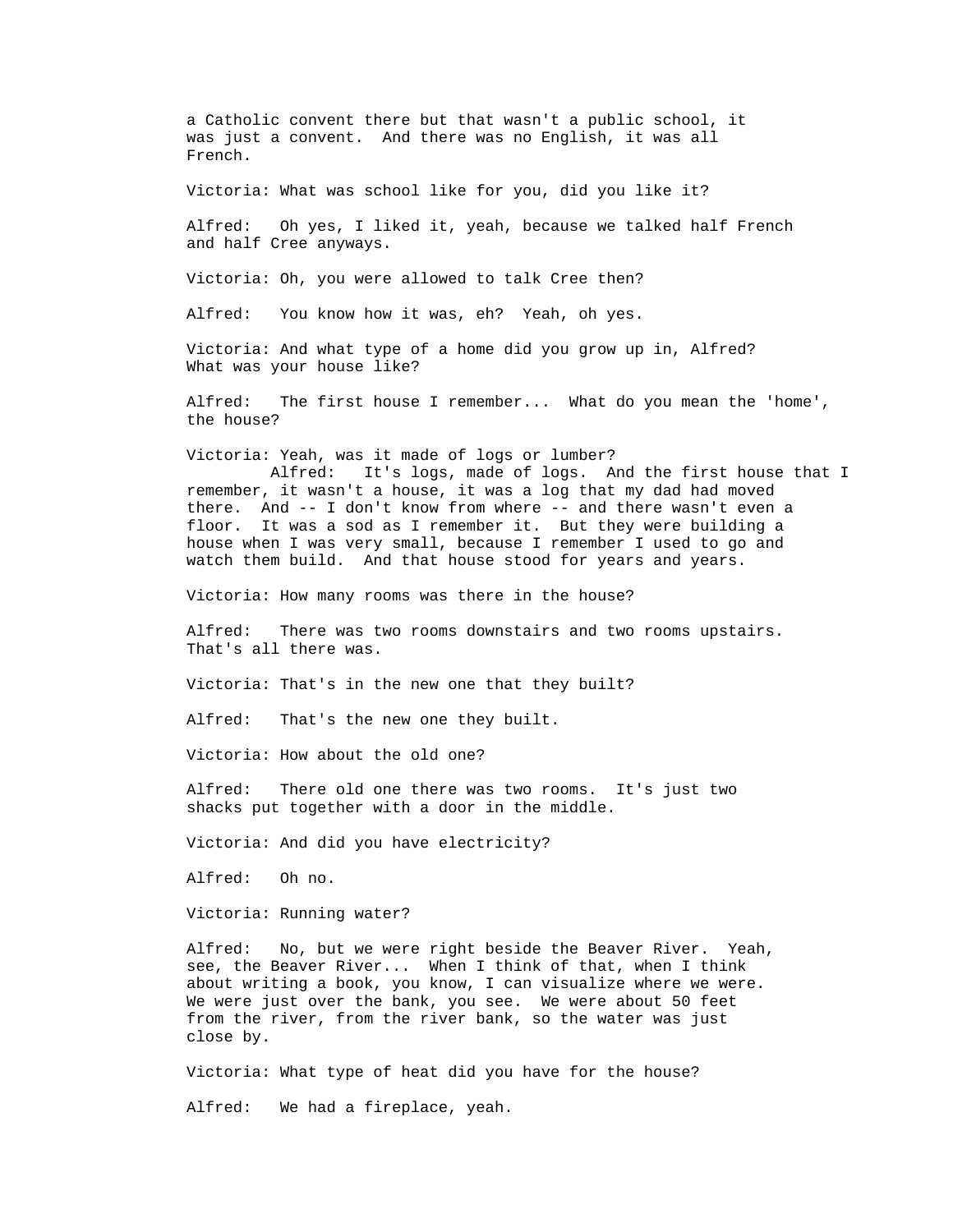Victoria: One of those old-fashioned ones?

 Alfred: Yeah, oh yes, one of those old-fashioned ones in the corner.

Victoria: And what about your furniture, what was it made of?

 Alfred: There was no furniture, there was absolutely no furniture, I don't think. I think we sat on the floor, I think we slept on the floor -- I'm sure of that. But in the new building, in the new house that they built, there was lumber then. We had a lumber floor, and we had tables, and wooden

 beds, and some chairs. I remember there was some good chairs, and there was some stools that they had built.

Victoria: How old were you then?

 Alfred: Well that was in my school days. You see, I went to, oh, I'd say between... I left Beauval at 10 years old. There was an old priest, Father Pinard, that was going up north to La Loche to retire. And he wanted to teach two boys to become priests, so out of the bunch of boys that they had there I was one of them selected, and another one was a Chipewyan from La Loche.

Victoria: So what happened, did you go?

Alfred: Yeah, I went. Sure, I went.

Victoria: And how long were you there?

Alfred: I was there for six years.

Victoria: And what did they teach you while you were there?

 Alfred: They teach me French, French grammar, and Latin. Yeah, and they taught me arithmetic and reading, and what do you call geography then, and, you know, what they teach in schools, but not quite, nothing in grades. It was just what a missionary would need to understand.

Victoria: You were really serious about becoming a priest?

 Alfred: No, no, it wasn't me, it was my mother that was pushing me. You know, those times, you know, a person never selected what they was going to be. It was the mother, the mother or the family that... even marriage. My sisters were telling me, the last two that lived till a few years ago, that they never selected the men that they were going to marry. Yeah, they were told to marry somebody and they married them. And they didn't even know what marriage was. See, they got married at 15, 16 years old, and some even younger than that.

 Victoria: Getting back to the house now, did you own, did your father own the land and the house itself?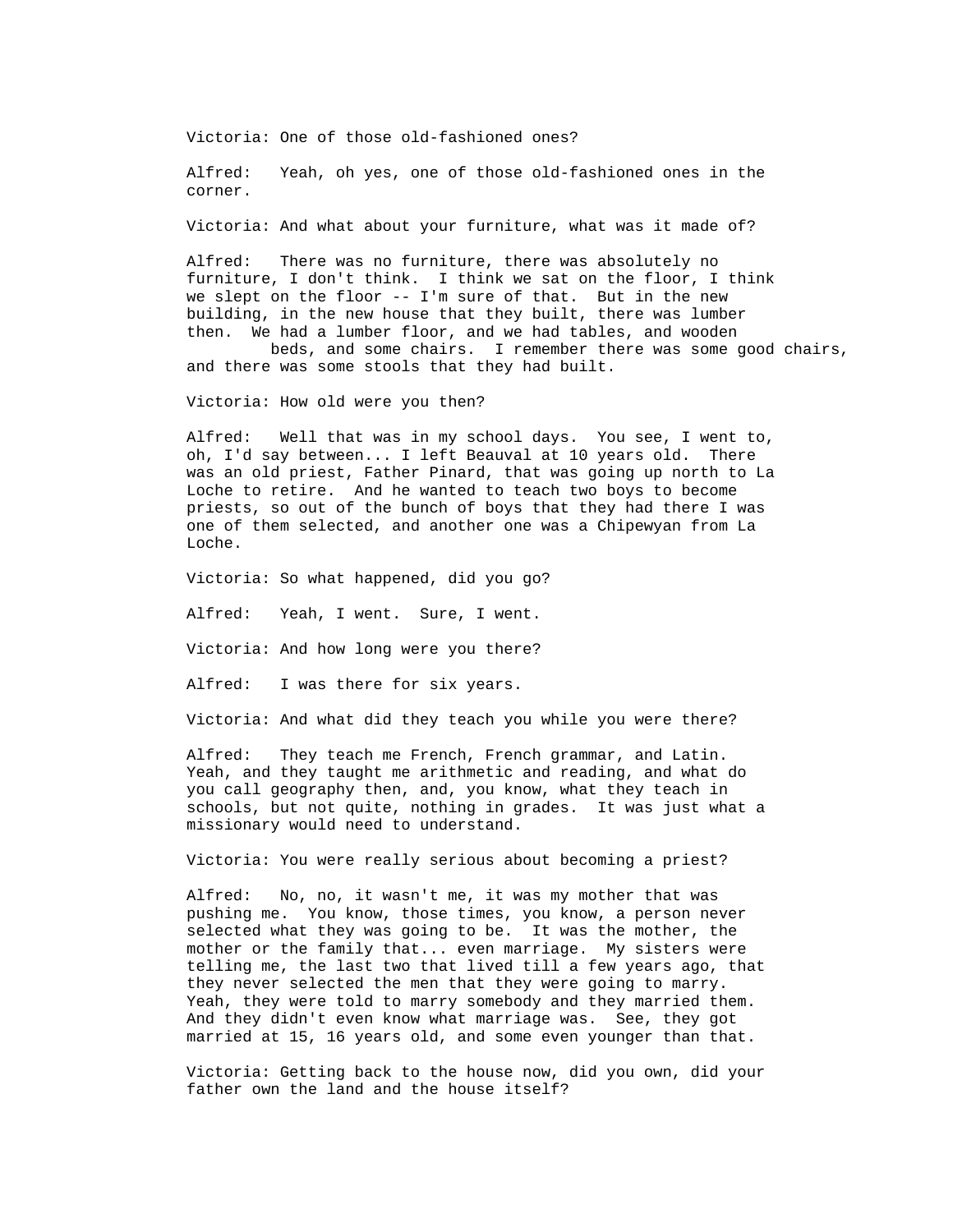Alfred: There was no question about the land, because this is in the wild country. This is inaccessible country, nobody could go over there. There was no government or anything, so there was no question of who owned the land.

 Victoria: So when you were growing up, was it a sad or a happy time for you?

 Alfred: A happy, very happy time, yeah. I'm very glad to think about it, all of it, even when I was a kid before I went to school, while I was going to school, and my days at La Loche with Father Pinard, they were very good. I think I had a very happy childhood.

 Victoria: And did you have, what type of responsibilities did you have when you were young? Like what type of work did your father and mother give you to do?

 Alfred: Not much of anything, not much of anything. I think just get the wood in, I guess, because we went home only in summertime for the vacation, the school holidays. The rest of the time we were in school, you see. But in La Loche I was doing the wood, cutting the wood and bringing the wood in, and the water in, and studying the rest of the time.

 Victoria: Did your family do special things together? Like did they ever go camping and things?

 Alfred: Oh yes, we did a lot of camping, picking berries, and there was places where you could catch small fish, a lot of fish that they smoked and dried. And we did it all together with other families too. Because when the fish run they run in one place, you see, so everybody goes there and catch as many as they can. And then they'd dry them and smoke them and store them for future use.

Victoria: What about any types of meat, did they have...

Oh yeah, they had a lot of moose too. Alfred:

Victoria: Do you have special ways of keeping it for the winter?

> Yes, drying them. Alfred:

Victoria: Now how did you do that, do you remember?

Oh yes. They built racks and they cut the meat in Alfred: thin slices and put it on that rack, and build a fire under, and smoke it and dry. And that would keep, that never spoils. That's what they made pemmican with.

Victoria: Did you ever have anyone that done any storytelling told stories about the old days or about, you know, about Metis in your family, or one of your neighbors or something? They people or history or something.

Alfred: No, no, nothing, no. No, I've never heard any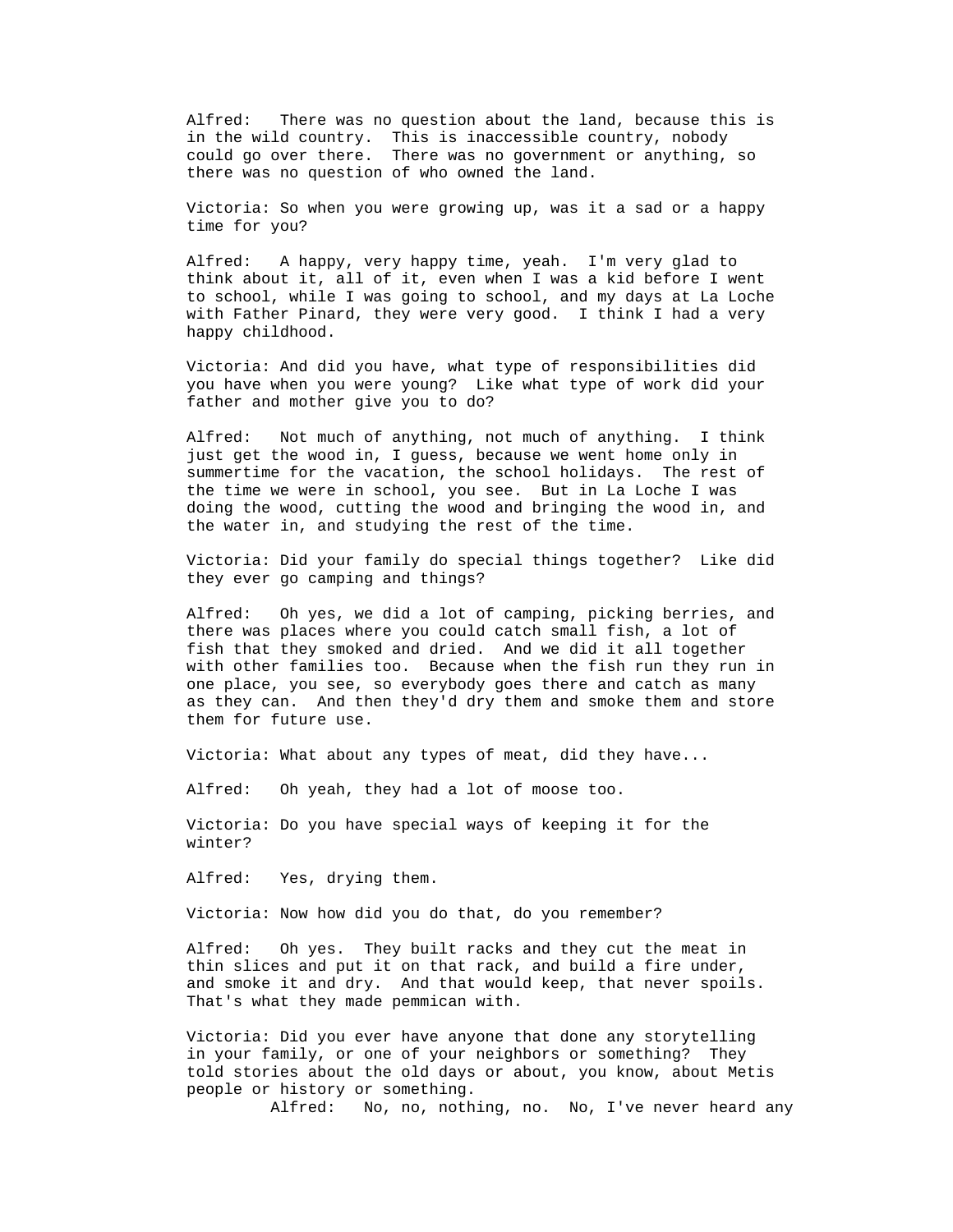stories from where we come from or where they come from. I've never heard any stories. I don't know how we happened to be in that wild country, I don't even know where we come from. And in the books that I've read the only place that I've seen the Durochers were at St. Paul des Metis in Alberta. Anywhere of those people that came from Winnipeg or La Riviere Rouge, there's no...

 Victoria: So you don't know which area your descendants came from at all, eh?

No, no. Alfred:

 Victoria: When you lived there, you said just one uncle lived in the same community. Was there anyone else, one of your other families, like your grandparents, or cousins, uncles?

No, no, my grandparents were in Ile a La Crosse. visited him a couple of times. He was an old man, he reminds talked French, mostly French. There was quite a few in there, Alfred: That old Morin, Catholic Morin, that was my mother's dad. He had remarried there, his wife had died and he married another woman. But I've seen him a couple of times, we went and me of Santa Claus when I see the picture of Santa Claus now. He had white hair and a big white beard, you know, and he the old people, that hardly spoke Cree -- it was mostly French.

Victoria: Is there anyone in your family members or friends that you especially remember, that really, you know, stood out, or did something that you really remember about?

Alfred: No, no, nothing. Like you mean in my childhood?

Victoria: Yeah, somebody that...

Well, I'll tell you. I guess I can remember a lot They done things differently, and they talked different or did Alfred: that were original, that weren't like we are today. We all do the same thing the same way, we are all uniform today: then it was characters, everybody had his own character, you know. things different, and now each other seem to follow one another.

Victoria: Did your family stick together a lot when you were young?

> Oh yes, oh yes, a lot and we still do. Alfred:

Victoria: When you think of your family, Alfred, who does it family were while you were growing up? Brothers, sisters? I include, like, all in your family? Who would you say your

 guess there weren't too many that you can say because there was only one uncle, eh, and you visited just your...

Alfred: No, there was several uncles, there was several uncles. I don't know -- a lot of them stands out, a lot, because we were together all the time. My sister Caroline,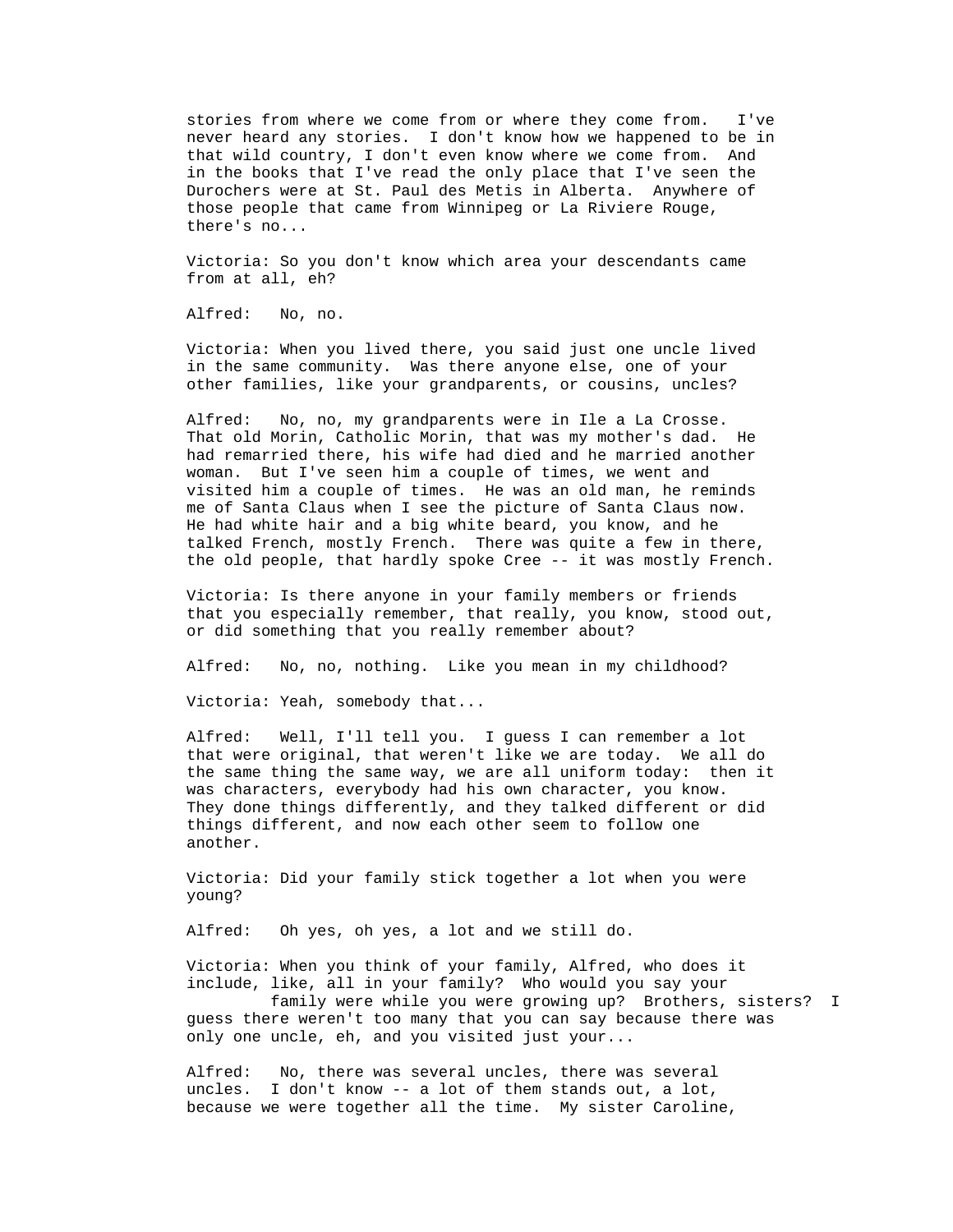that's (name) -- the one that her husband didn't come back from can't... the only way I can communicate with him is writing in the war -- well, that one was with my mother all the time. She lived with my mother to the last. She never remarried. She had three kids and they are still living -- one of them died just last week. That's what I was telling you about. And my sister Marie, that's another one that was, you know, in the middle of the family, I guess, that lived with us practically all the time. And one of my brothers that's still living, he's 90 years old but he's deaf, he's deaf, completely deaf. I can communicate with him is writing in Cree, he writes in Cree. He never went to school because there was no school when he was a kid, you know, but he can write in the Cree.

Victoria: What is his name?

Alfred: William, William Durocher, in Beauval.

Victoria: What language did you talk in your family, like, in the house when you were growing up?

> Well both Cree and French, yeah, mixed. Alfred:

Victoria: Did your mom and them, did they always talk about being Metis?

> Yeah, oh yes. Alfred:

Victoria: When did you first become aware that you were Metis?

Right from the start. Right from the start. My that I always remembered, that my mother was always so proud of Alfred: mother was so proud of being a half-breed. That's something being a Metis, not being white and not being an Indian, just being what she was.

Victoria: What about the other Metis families around there, were they proud of being Metis or did some of them just not talk about being Metis?

Alfred: Well I don't know very much about the others because I was away most of the time, you see. I spend my days in La Loche where I learned Chipewyan. There was no Crees there,

now. Dene played with Chipewyan kids so I learned their language. So I that's Chipewyans there. They call themselves Dene in Chipewyan means people. See, that's the same thing like the Eskimos. They call themselves Inuit, and Inuit in their language means people. So I learned as a kid, you see, I learned Chipewyan in La Loche and the French and the Latin.

Victoria: When you were at home, Alfred, did you, did the community ever have social events, like parties or weddings?

> Alfred: Yes, they had weddings, yes. Yeah, and for Christmas or New Year's they had a banquet in every house, you know, like they have even now, I think. They still have in Meadow Lake the last time I was there. They still had those in every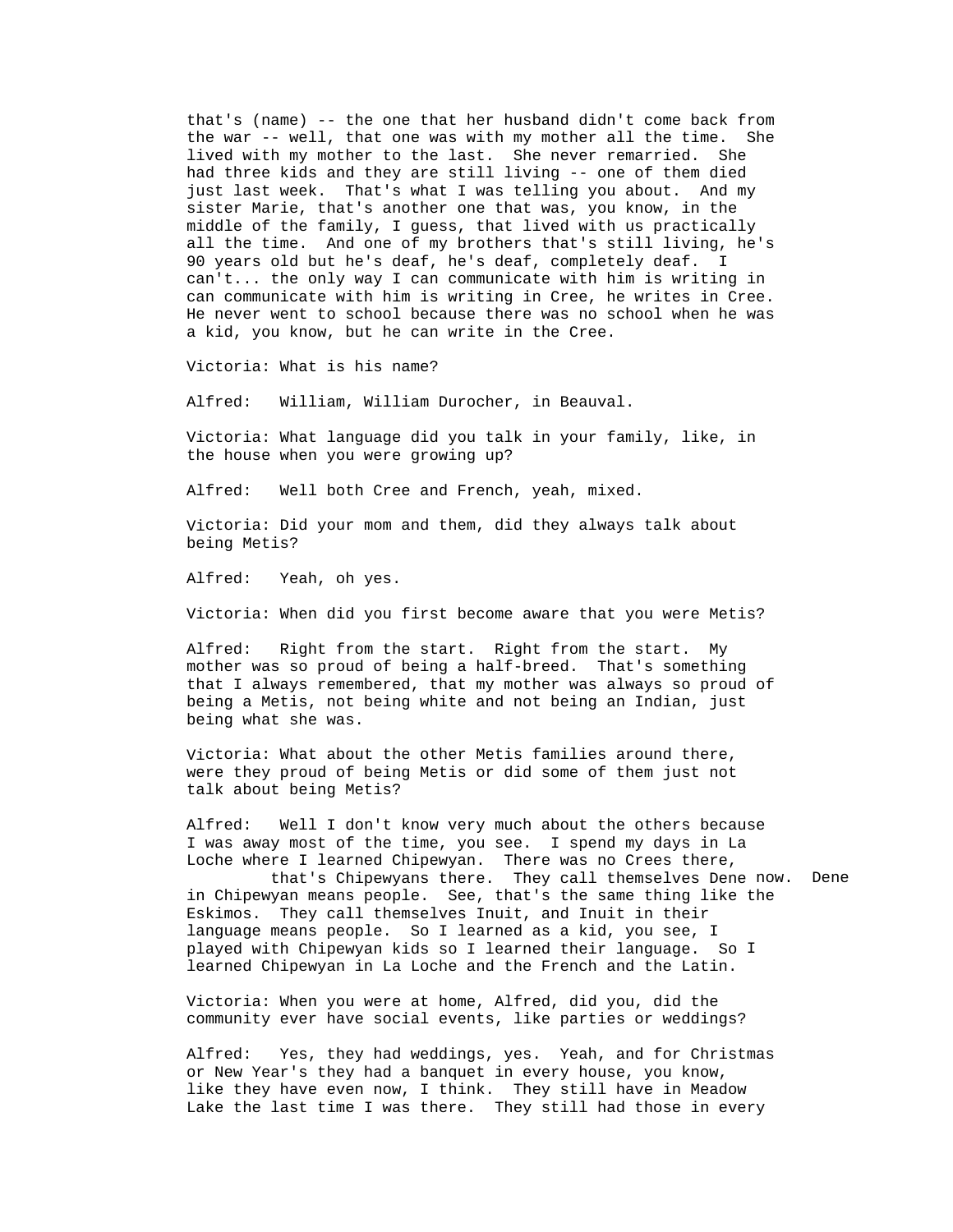house -- the table is set for the people that go around and... Victoria: Everybody just goes and visits and eats? I think that's about... It's dying, if it isn't Victoria: Did your father ever wear a Metis sash or any kind of No, I don't remember my dad, but the other ones, all Victoria: Kerchiefs? Yeah, oh yes. Even my sisters, I remember they had Victoria: Were there any fiddle players in your family? All of us. All the boys, and there was about six of Victoria: Did you dad play at all? Do you remember if he Alfred: Who? Victoria: Your dad. Alfred: No, I don't remember my dad, no. Victoria: Any of your uncles? No. Oh yes, oh yes. Victoria: Was there much jigging in your family? Yeah, quite a bit, quite a bit. Quite a bit that Victoria: Did they play or sing any kind of Metis songs that Alfred: Yes, sit down and eat and... You've seen that, I guess. Victoria: Oh yeah, I grew up with that. Alfred: completely dead now. traditional Metis clothing? Alfred: the other people wear sash. All the other ones that I remember, the old people, they all wear sash. Victoria: And your mom, how about your mom, did she dress like the ladies, Metis ladies did? Alfred: Yeah, yeah, in black. In black, and long dresses. Alfred: great big hats with a bunch of flowers on top and long dresses, big shoulders, you know, I remember that. Alfred: us. And the fiddle was hanging on the wall -- it didn't even have a box. And we learned to play the fiddle that way. played at all? Alfred: Alfred: dancing, yeah.

you remember?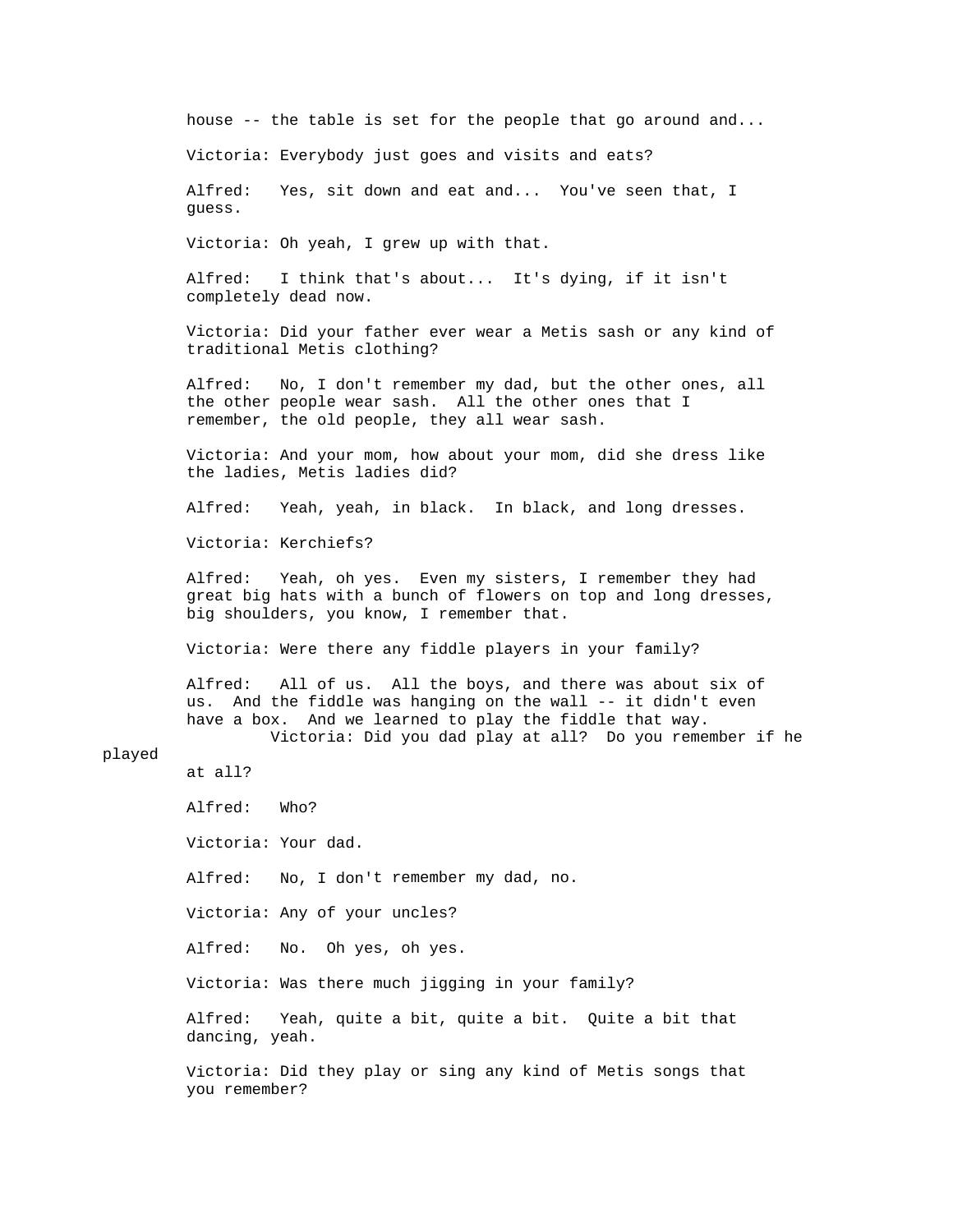Alfred: No, there is something that I often wonder why there was no singing in Cree or even in Chipewyan. There's no Indian songs -- that's funny. They sang in French. If they ever wanted to sing a song, well, they sang in French. But there is no songs in Cree.

Victoria: Was there anybody in your community that wasn't Metis?

> No, it was all Metis. There was no white people. Alfred:

anything, or someone in your family, that practised Indian Victoria: Did anybody that you knew of, like elders or medicine?

> Yes. Alfred:

Victoria: Do you remember much about it?

Alfred: No, not much. This is in later years -- when I was kid I didn't know of any -- but in later years I knew there was They said, "That man can cure me," but they didn't get cured. that is good. And not only that, there's... If you believe in quite a few. In fact they said that they could cure T.B., you know. They killed a lot of T.B. patients like that. The people went out of the sanitorium in Prince Albert, went home. They died after. They did a lot of harm, those people. But they did a lot of good too, because there's a lot of medicine the medicine, even if it's no good, well, just by believing - that's what they call the faith healings -- it would help you. Victoria: Did you ever see a sweat lodge?

Alfred: Oh yes, I did.

Victoria: Did you ever use one?

Alfred: Oh yes.

Victoria: What was it like?

Alfred: Oh, it's very hot, it's very hot.

Victoria: How, what do they look like?

Alfred: They are round, a cone. It's a cone that they built with willow branches. They make a cone first and then they put the tarp on top and blankets so that the heat won't escape. And on the outside they heat stones, big stones, and after they are real hot they put them inside. And everybody that wants to sweat goes inside with a little pail of water. Then they make steam. They throw a little water on the rocks -- that makes steam -- and you sweat, and you really sweat. Those that can stay to the end are pretty good. They generally go out before some of them are finished. Well, they go out one by one. I couldn't stay very long, it was too hot.

Victoria: Do you still practise some of the old Metis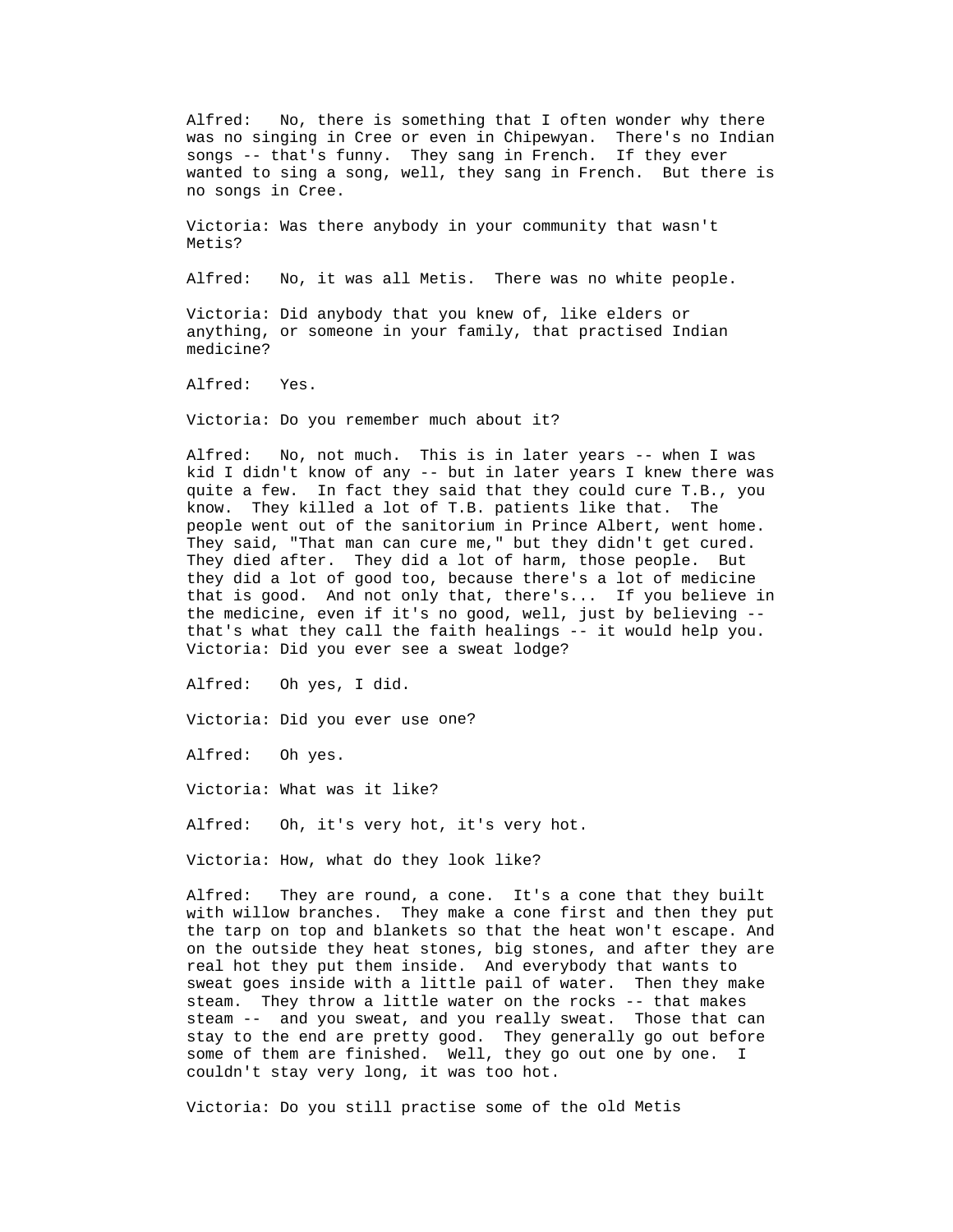traditions that your parents taught you, your mother?

Alfred: What would that be?

Victoria: Just... I imagine it's just your way of life. You still do the same things even though you're living in the city now?

No, I don't think so. The only thing, that I make bannock once in a while -- that's one of them. But we used to Alfred say the rosary in the family every night. Well, I remember that and I still do it sometimes, not every night but...

Victoria: How about jigging and that?

Alfred: About what?

Victoria: Jigging, you know, step dancing.

Alfred: No, no, I didn't dance much. I played at dances but I didn't dance much.

Victoria: Do you still play sometimes?

Victoria: Why, why did you quit? Alfred: No, not now.

Alfred: I was too busy. When I got married... I quit when I got married, I guess, because I had a store, you see. And with You know, we played all night. That was the last time I played a store, you start at 8:00 a.m. until 10:00 p.m. The last time I played -- I played all night -- was on D-Day and we played until the sun was up. It was in May sometime, I think. at a dance.

(END OF SIDE A)

(SIDE B)

Victoria: How many years did you study to be a priest?

Alfred: Well, I was at La Loche with the same priest for five years, five or six years, appoximately around there. And then they opened a seminary in Beauval. There was about a dozen young men there that were studying to be priests, but those were from Quebec, you see. They were all French from Quebec and they were way more advanced in education than me because they had their cassocks already, they were brothers already.

Victoria: What's a cassock?

Alfred: Cassock, that's the big black robe that they wear, you see, they called it a cassock. And I got there in 1926. I moved there and my teacher moved there and he was the one that was teaching theology. There was two schools, I mean two subjects, that those people were taking because they had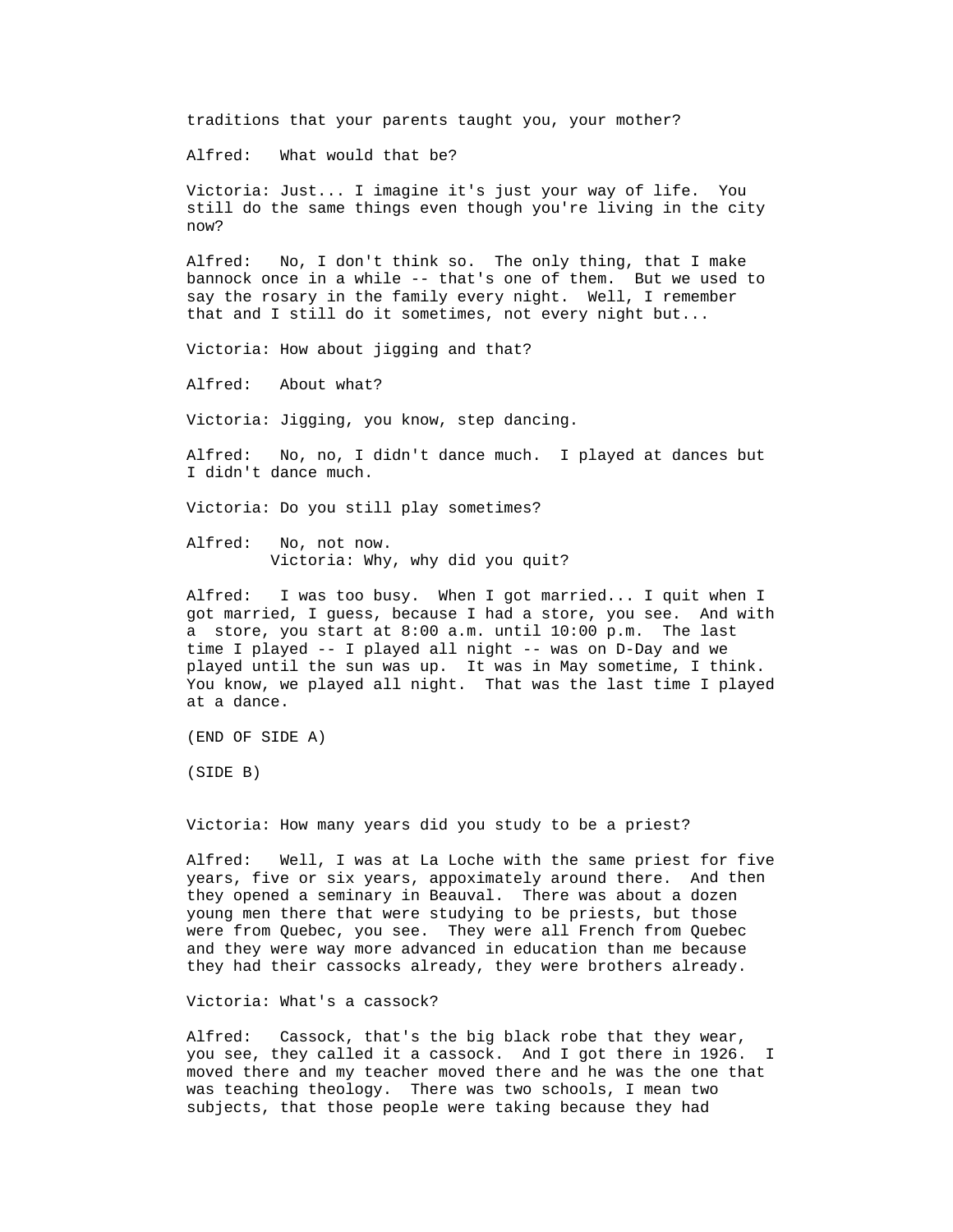finished their schooling. They took... there was a school in g was still studying at the pre-school. I was still studyin philosophy first and then theology. Theology is studying about, you know, canon law, the laws of the church and that, and philosophy for two years. That's six years altogether before you become priest. But me, I hadn't gone there yet, I the French and the Latin. So I moved there, but in 1929 I had a hemorrhage, T.B. started, so they shipped me to Saskatoon to the sanitorium.

Victoria: And how long were you there?

Alfred: For nearly ten years, yeah, between here and Prince Albert and out in summertime. That was all... not all in one stretch, because I went out many times and come back in the fall. Because when you have T.B., then they could arrest it.

But that's when you had a cold or the flu that the germs come back. So to prevent it from spreading it to others, well, you go back to the sanitorium.

Victoria: How did they find out that you had T.B.?

Alfred: Well they always send you a, what you call it, little container to send your sputum in, you know. So, in fact, you always carry one and when you have a cold or something, you spit in it and send it in.

Victoria: And that's how they were able to tell?

Alfred: Yeah. They inform you that you have T.B. and that you got to come in, so you come in. And then I had... in 1937 I had an operation to stop the T.B., and by not taking the lung out but stopping it from working, what do they call that now? And so that's why I only got one lung now. And in 1967 I got T.B. again on the good lung at that time. It was in the year 1967, but then they had drugs. Then in one month it was all finished. And that's what saved me from being a priest. When I went back in again after three years I went back to Beauval to the seminary where I was, and they told me they couldn't accept me any more, because once you have T.B., T.B. is never cured, so they didn't want to take a chance in taking me back. So anyway I was glad because I didn't want to be a priest. It was mother that was pushing me to be a priest. In a way it's a good thing because it give me an education.

Victoria: So what did you do after that?

Alfred: After that, when the... After I had the operation then I become wed. And in 1937... I didn't do anything until 1939. 1939 when the war broke out I was selected to take the -- now what would they call that -- to take the names of everybody. That was from the government, a job from the government, to take the names of everybody. And it's not...

Victoria: The ones that were enlisting, you mean?

Alfred: No, not enlisting, no. I took the names, registering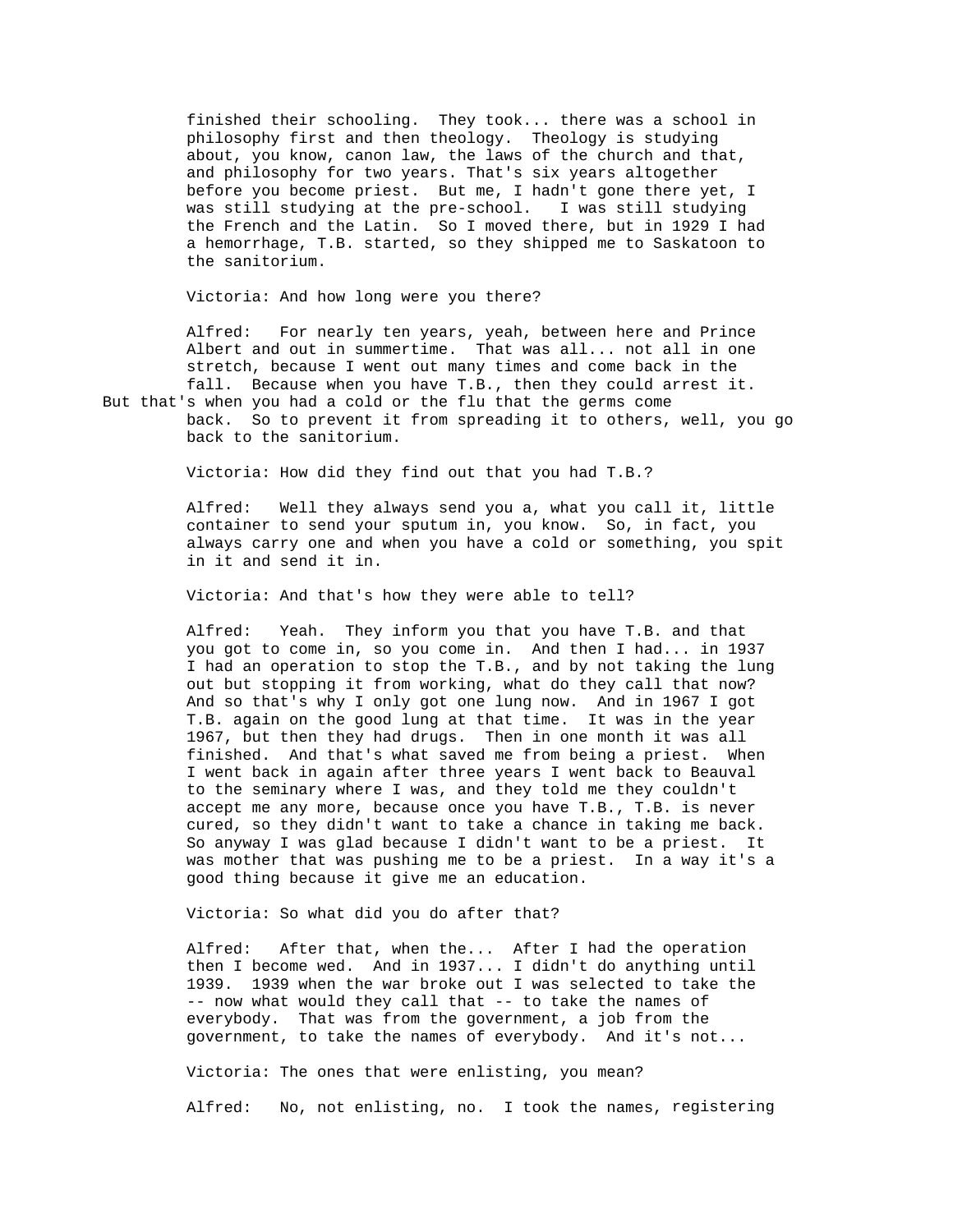people, that's what it is, it's a registration, yeah. I there, in one day I registered the whole thing. But I had to registered everybody in Beauval. And you had two weeks to do it. And the only place that you could do that was at the Hudson's Bay store. Well, for the amount of people that is stay there just the same. And after you registered, well you had to make some reports -- but that didn't take long.

Victoria: That was your first job?

 Alfred: That was my first job, yeah, with the government. But I had a job before that too, because I learned telegraph when I was in the sanitorium. And I work for the government in Ile a la Crosse in between the time that I was in the sanitorium in summertime, relieving the telegraph operator in his vacation, you see, his holidays.

Victoria: That was in the early '30s then?

Alfred: In the early '30s yeah, during the '30s, before the to do, to work in his books and to attend to the store, so he war. And I only relieved twice, yeah, twice, and my next job was that registering people. And while I was working in the store there, the clerk that was working there had to join the army. So the manager was alone, and he had too much work hired me to work in the store for him, that's at the Hudson's Bay store. So I started working there for close to one year, I guess. And from there I was hired to go and open a store in Ile a la Crosse. That's how I started working in the store, and the year after I owned that store. The man that owned that store went to war too so, about a year after, he wanted me to buy it out from him.

Victoria: Was there much employment then for Metis people?

was a lot of employment. But just in the wintertime, but Alfred: There was a lot of fish. Yeah, in the winter there nothing at all in summertime.

Victoria: So then it would be more or less seasonal work?

Alfred: Oh yeah, it was season work, yeah.

Victoria: Was there times that you were unemployed?

Alfred: For myself I was never unemployed, I never was unemployed.

Victoria: So most of the people up there then would have done fishing. Is that the type of work they did?

Alfred: Just fishing and trapping in wintertime. But there was no job in summertime, there was none whatever, there was nothing to do, just...

Victoria: So what happened after you bought the store then?

Alfred: Well, I work at the store for over ten years, maybe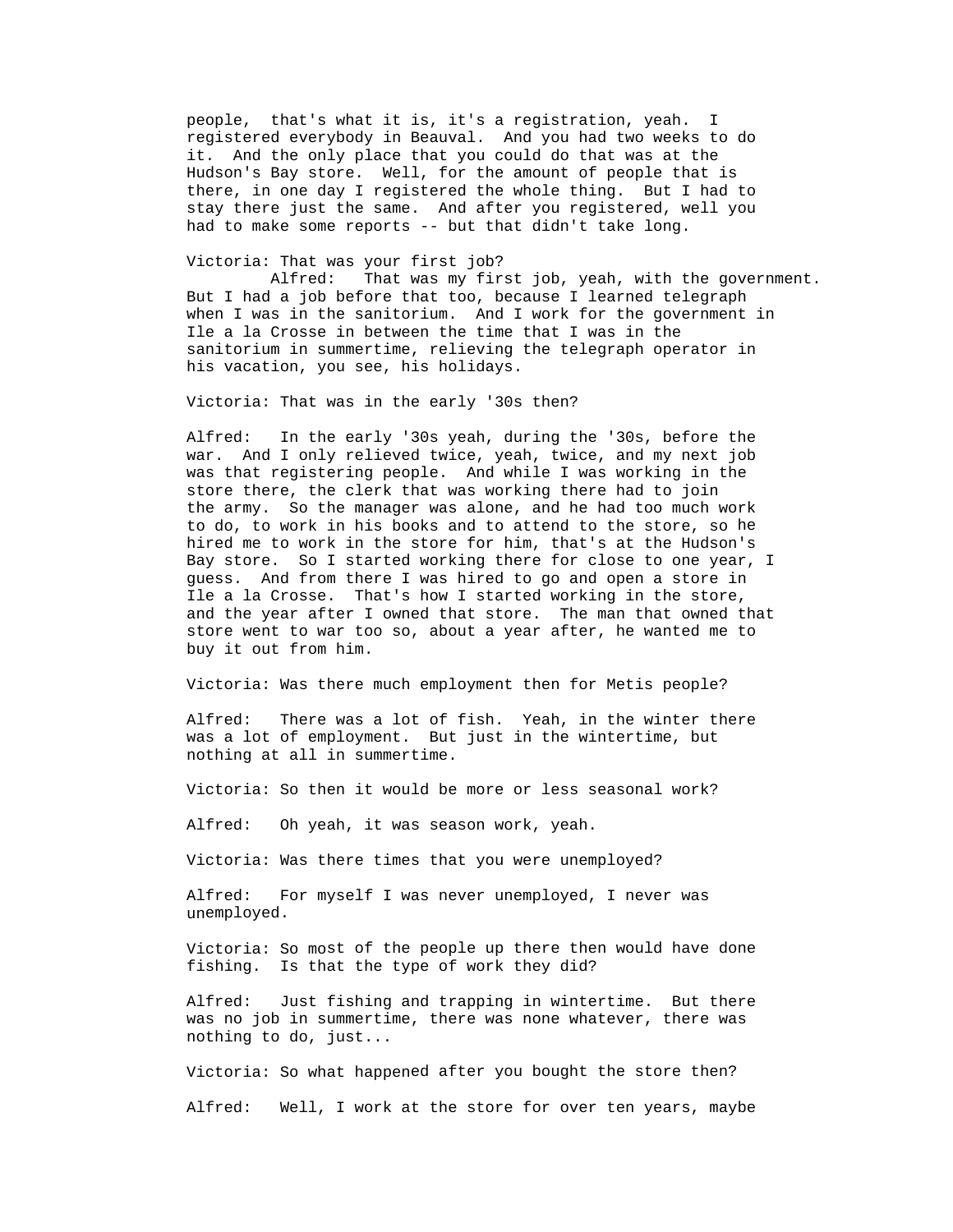twelve years, I guess. I got married and that's where Norman Victoria: Who is the was born, and all the kids was born there. oldest one?

Norman is the oldest one. All the kids were there, even... Rose is the youngest, she was born over there too. Alfred:

Victoria: What was your wife's name before she was married?

 Alfred: Adeline Caisse. Caisse is C-A-I-S-S-E, it's not C-A-S-E, it's C-A-I-S-S-E, French.

Victoria: Where was she from?

Alfred: She's from there. There is some Caisses there, a lot of them. Yeah, and I went bankrupt when the CCF took over the see. That did us a lot of damage. Anyway I was fully tired fishing and the fur when they come in power. In 1946, is it? I think it was 1946. Well, they took over the fish and the fur, you see, so we couldn't buy fish any more and we couldn't buy fur. Well you could buy fur but they opened that fur marketing service where the people could sent their fur to, you of having the store then.

Victoria: Was there a lot of people that did trapping up there?

fur was good. But after that the fur went down to practically Alfred: Oh everybody. Oh yes, the trapping was good and the nothing. Now it's way up again, but the fur was very good. The red fox, when I started working there, was worth \$25. \$25 those days was a lot of money. It would be like \$500 now.

Victoria: What other types of animals did they trap?

Alfred: There was foxes, coyotes.

Victoria: How much did they pay for coyote fur?

Alfred: They wasn't worth as much, maybe \$10 or so. And then there was squirrels which weren't worth much, say 10, 15 cents then. And then there was squirrels, yes...

Victoria: Weasels, how much were they?

Alfred: Weasels, they were worth pretty good, yeah. And minks, white minks. And in the spring it's rats and beavers. That's where they make money.

Victoria: How much was a beaver hide worth?

Alfred: Oh, it was worth around \$40 anyways, \$40, \$50, and the rats were about \$1 apiece. But when you could get about ten a day it was good, you know.

=ictoria: Did you skin beavers and muskrats and that yourself?

Alfred: Not a beaver, but muskrat I skinned a lot.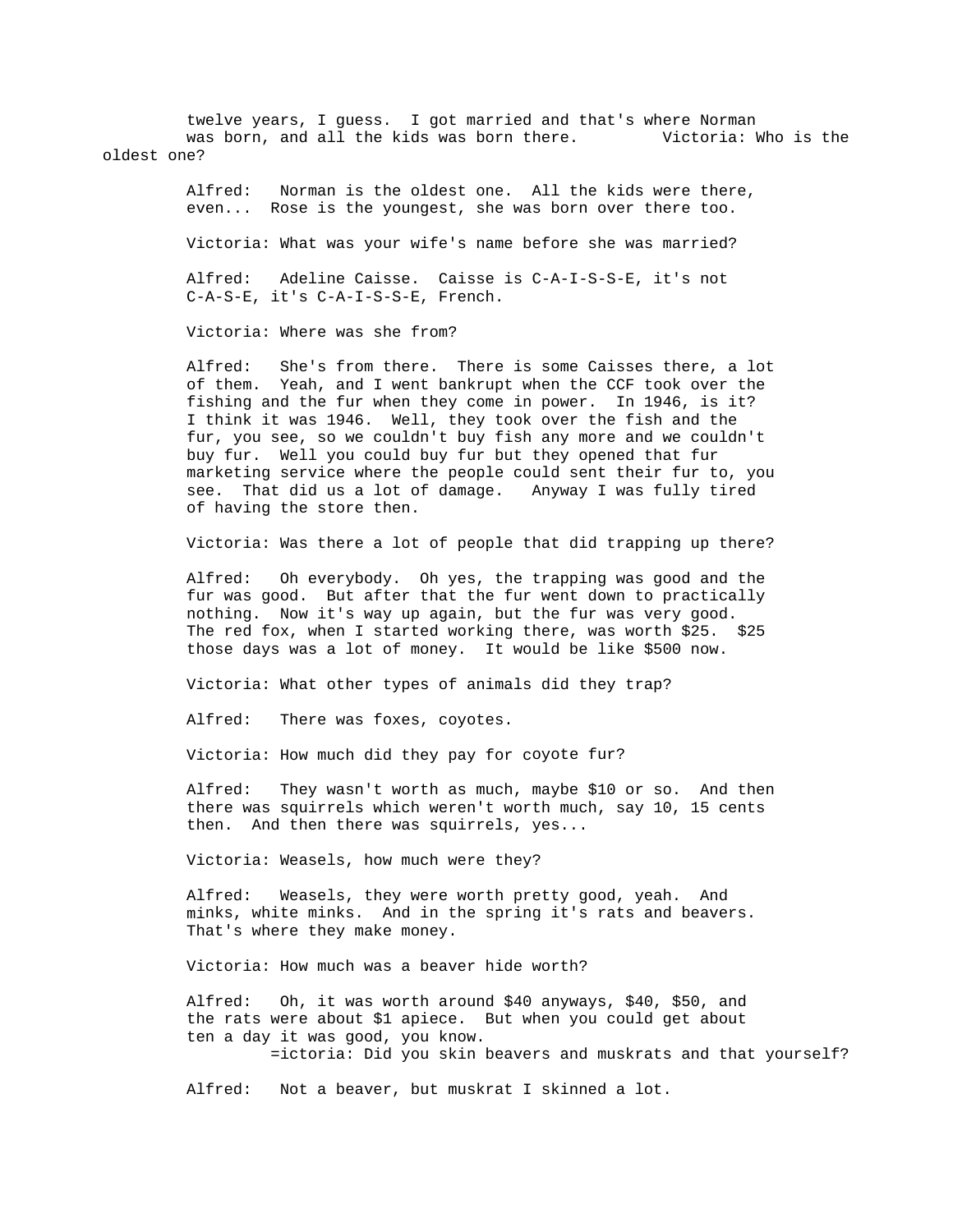Victoria: Did you see anybody else skinning beavers?

Alfred: Oh yes, yeah.

Victoria: How did they do it?

Alfred: Oh, they do it with a knife, with a knife. There's a lot of fat, and they leave the fat, a lot of fat, on the skin because they're scared to damage the skin. But after that you have to scrape the fat off the pelt.

Victoria: Is there any special thing that they have to do while they're... you know, to make the hides good for selling?

Alfred: Yes, oh yes. They have to take all the fat off in the first place, because that's what spoils the fur. And you got to stretch it right at its full size so that it will be big, and not put it in any place where it will shrink. And there's quite a bit to that.

Victoria: Quite a knack to doing it, is there?

Alfred: Yeah.

there.

Victoria: What did you do after you left the store? You went bankrupt?

After I left the store, no, no. We opened a Co-op store then. We opened a Co-op store -- not right away, but in all the time; he orders the food and he makes his report about Lake Army Base, I went and worked there. I went there and I Alfred: time, in time. I owned the Co-op store for a while. And in summertime there's always fighting fire, so I fought fire as a camp manager. I was... what do you call the camp manager? He's the man who handles the two-way radio; he's at the camp the fires; and he orders what do the men need. I did that every summer. And then in wintertime, well, I started working... After the war, when they started working on Cold started working there in an office. And from there, when they finished that, there was a company, a lumber company. Well, you know that company from Big River. You're from Big River, aren't you?

Victoria: Yeah. Alfred: You know that Oscar (name) in (name). They had the lumber company. Well they had to go to the bombing range to go and salvage the timber there before it was turned over to the bombing range, before they made the bombing range. But we stayed there for three years. I was the bookkeeper there, the bookkeeper and the storekeeper, and I did quite a bit of work

> Victoria: Were wages good back then? Were they, like all the jobs that you had and how you made out with the store, were they fairly good, reasonable pay?

Alfred: Oh yes. You mean at the store?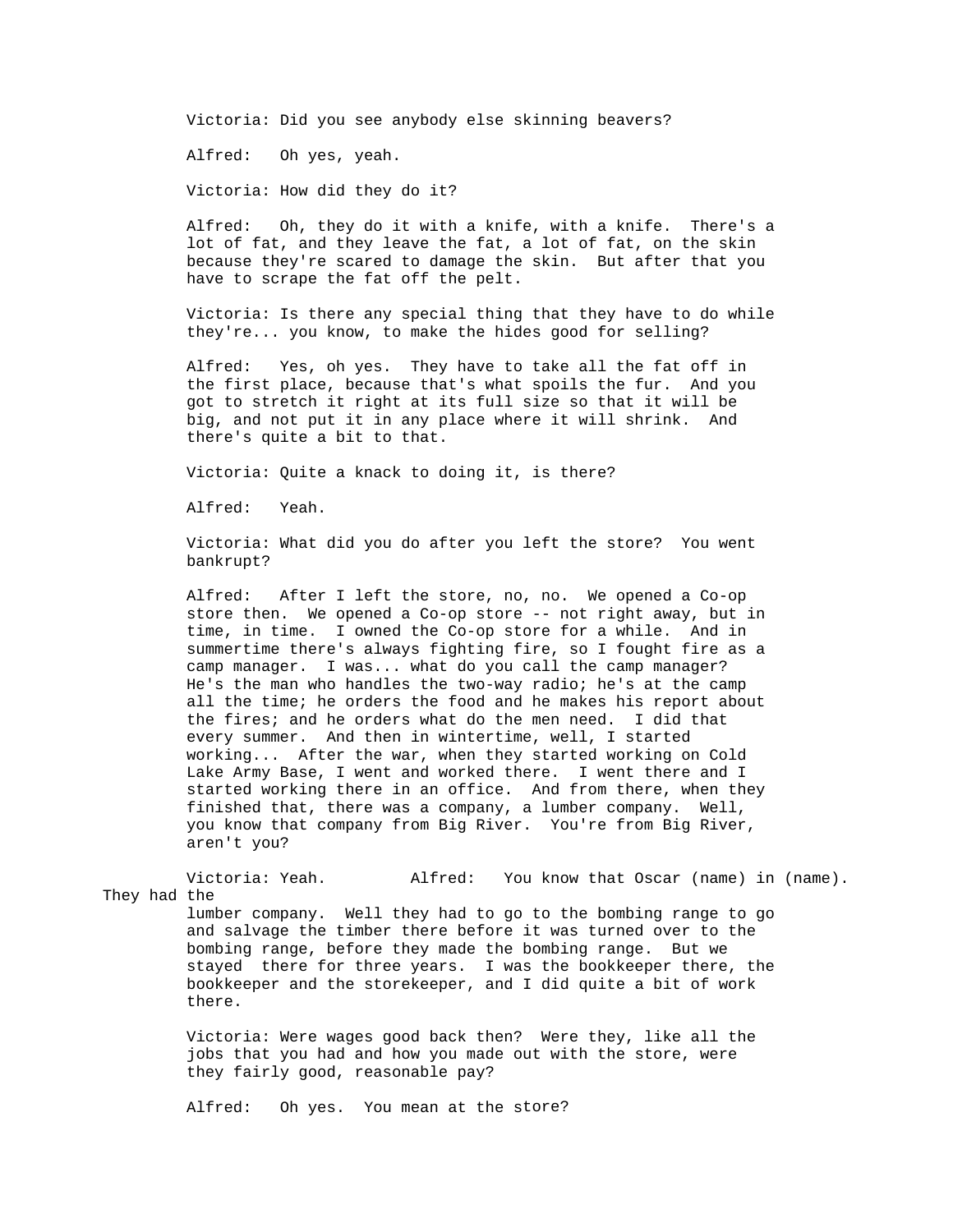Victoria: Yeah.

 Alfred: Oh, the store, I could have made quite a fortune at the store. But a person without any previous experience in the store, you won't... especially buying fur and fish. And even just in the store without any experience, you won't make much, especially the way they were doing business then. It was all credit. There was no money, you see, it was all credit. So you lose a half of the stuff that you give away. And being soft-hearted like I am, well, I lost.

Victoria: How about at the air base, was it good wages there?

very good, I don't think, maybe \$100 a week, \$400 a month, but Alfred: Oh yes, it was good wages, I think. The wages wasn't then it was good wages, I think. In 1946 or '47, and I went to work three years in the sawmill at north of Cold Lake there, Primrose Lake. I went there and I took my family there, I sent for my family.

Victoria: How many was there at that time?

Alfred: Oh, I think altogether there was about 600. It's a big operation. We took out  $12,000,000$  feet,  $12,000,000$  feet out of that place.

Victoria: What kind of families were there, were they Metis?

Crosse. There was three or four Metis people from Ile a la stayed with (name), you know. And then all that lumber had to Alfred: There was white people and Metis people from Ile a la Crosse. The rest was mostly from Big River. The people that be freighted out. They had to make roads in first and then they had to freight out all that lumber that was produced over there. It had to freighted out so it was a big operation. I scaled the lumber that went out and paid to the people that the

freight, that freighted that lumber. And I was the pay clerk for the people that work there, and I work at the store at the same time. But I had some helpers, the boss, you know, Oscar Eagle. I wonder if you know him?

Victoria: I think so.

Alfred: A short fellow. He had two daughters. Well I always had one of them that come in and work there. Yeah, and his wife, his wife was pretty good too, his wife helped a lot.

Victoria: How did you travel back then, Alfred?

Alfred: By truck.

Victoria: How about earlier, what about when you were in Ile a la Crosse, did you have horses?

summertime. Alfred: By horse in the summertime and by canoe in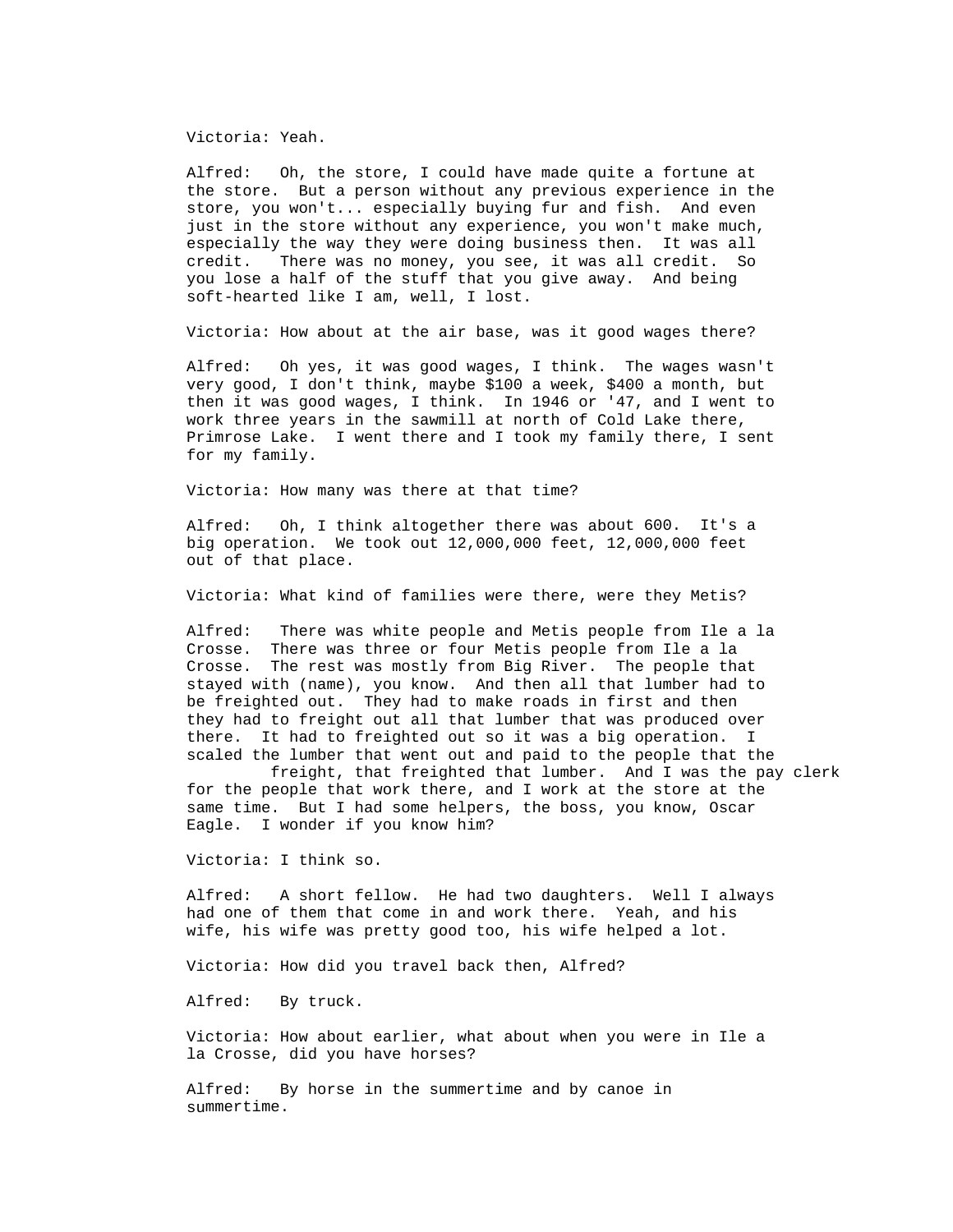Victoria: Did you ever come out to the south when you were there?

 Yeah, I come out in the south in wintertime with the freight, the freight trains, with horses. It took about four Alfred: or five days to get to Big River. Do you remember when the... when all the fish used to come in by horses, you know, from the north. All the fish hunters, they fished the whole lake out. They come into Big River to Len Waite Fisheries. And I come in there...

Victoria: How did they do along the road. You said it took five days, what...

Alfred: They just stayed there and...

Victoria: But did you camp overnight?

Alfred: Camped over... there's stopping places. We didn't sleep outside. There's stopping places in so many areas and, you see, every 20 miles.

Victoria: About how many wagons came at once?

Alfred: Well I'll tell you what happened one time. At one place they call Rabbit Hill there was 60 teams going out, and we met 60 teams coming in, right in one place. There was 120 teams right in one place. Some people going out with the freight for the Hudson's Bay and the stores, and the missions,

and there was Reveillon Freres then too, you see, there was another big company there. And all the fish coming in, so...

Victoria: So it must have been a real sight, eh?

Alfred: Oh yes, lot of people. You could see the horses all over, tied all over outside, you know.

Victoria: When you came by canoe, where did you come from then? om Beauval, Ile a la Crosse, or La Loche? Fr

Alfred: Yeah, well, by river, the Beaver River. The Beaver River comes up to Green Lake, you see, and from Green Lake, not . lake you see right in front of Big River there, it has a river quite to Green Lake, you take the Cowan River. Cowan River, they call it Crooked River, it goes to Big River. That big That river gets into the Beaver River -- that's the one we follow.

Victoria: Where did you come from though, what place up north?

Alfred: From Beauval.

Victoria: Did you sleep, how long did it take you to come from Beauval to Big River?

Alfred: That's quite a while, two or three days.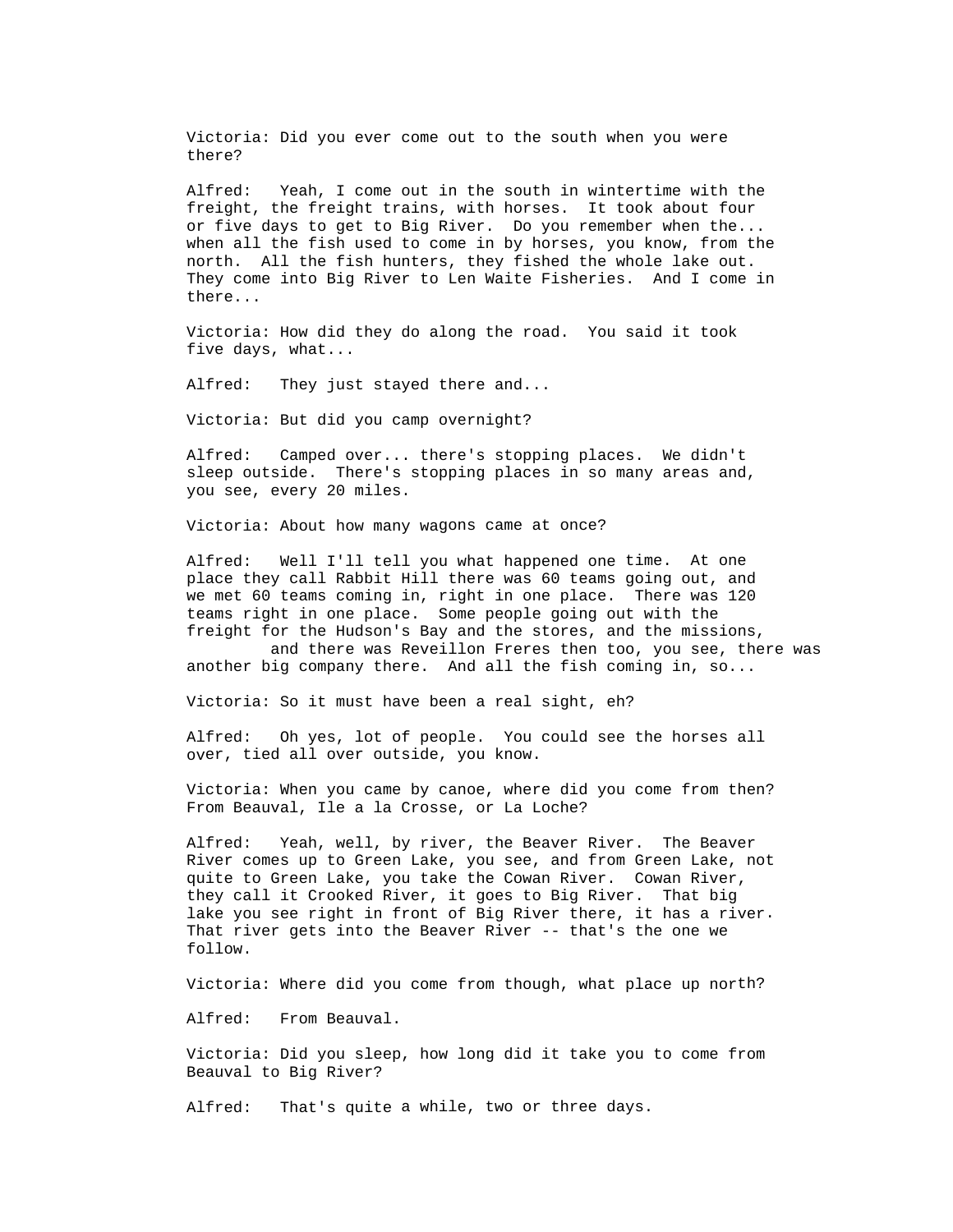Victoria: How did you get back? Did it take longer going?

the water, you see, going back up. Going up, coming up is hard see, they can't come up. But we come up, like, by canoe. At Alfred: Oh no, it doesn't take long to go because you go in because the water flows down that way, flows to the north, you see. It's coming up is hard. That's why the scows can go down, but they can never come up on account of the rapids, you one time before they had the engines, the motors, well we paddled. And when they got the motors, well then the motors.

Victoria: How many times did you come alone?

Alfred: Alone?

Victoria: Yeah.

We never travelled alone. Alfred:

Victoria: But who all came with you? Did you come with lots of boats?

Alfred: Oh yes. Well, not lots of boats, in boats there's usually three or four in a boat. But in wintertime there's always a long string of horses.

Victoria: When you came with your canoe though, or your boat, was there more than one family come at one time? Was there more than one boat?

Alfred: No, there was no family coming. It was just a person, the people that travelled to come and get something. People come there to meet scows, to take the freight down to Beauval. Two men generally come in and they stay there for two the Hudson's Bay, to Ile a la Crosse, or to Buffalo Narrows, or weeks to meet the scow. You know what a scow is?

Victoria: Yeah.

Alfred: And they put it in the lake, and then they load it with freight, and they go down the river with it with a motor behind. Went that way twice, twice or three times.

well then, what did you do after that? Victoria: After you moved up there into that logging business,

Alfred: After that I started working for the government.

Victoria: Doing what, what was that doing?

Alfred: Accounting.

Victoria: And where were you living then?

Alfred: I lived in Prince Albert. I moved to Prince Albert. Look what happened. I made an application in Ile a la Crosse to work for them, and I gave them the experience that I had.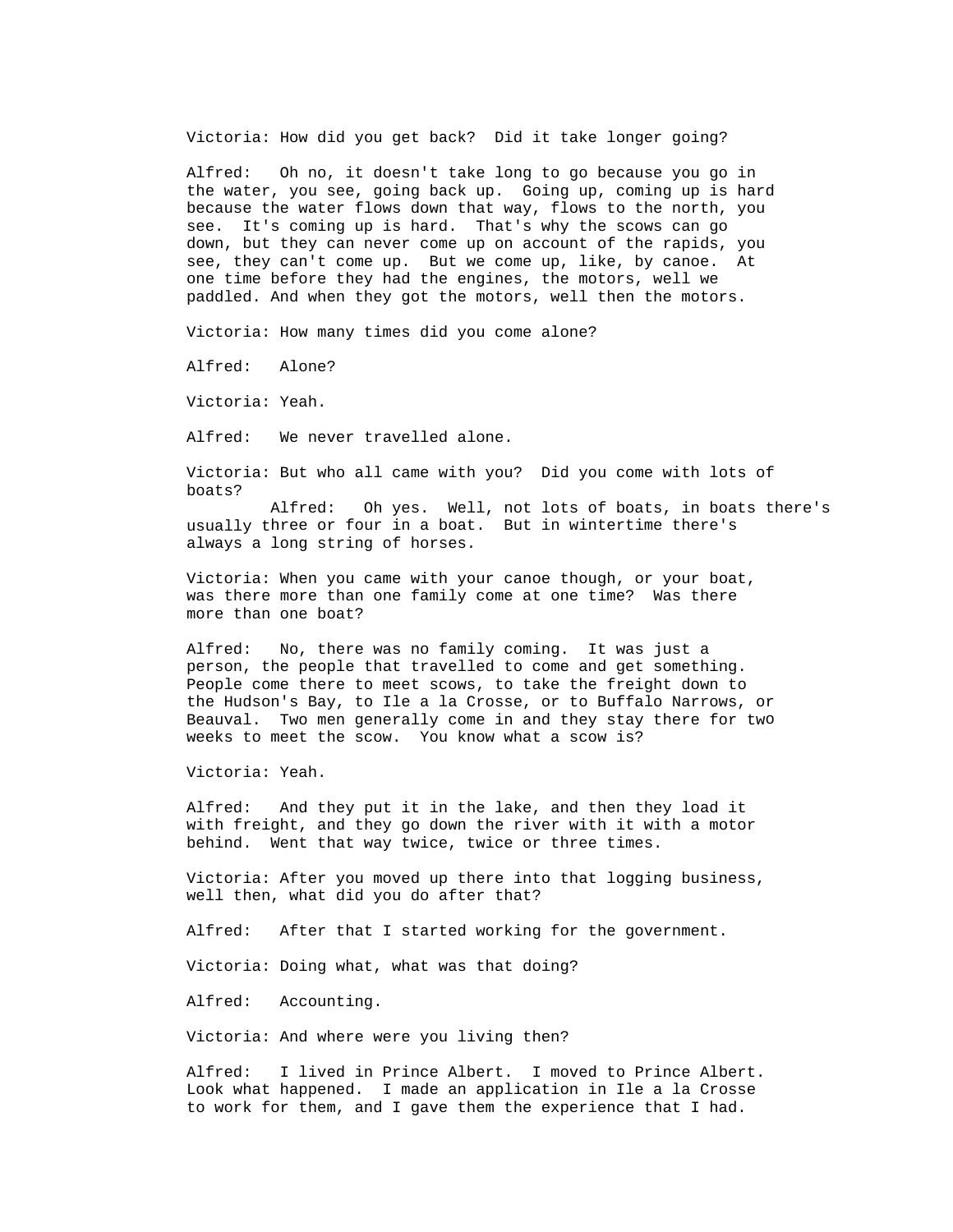And so they told me to go to the... They came and got me, to the road gangs, the people that were building the road from Beauval to Buffalo Narrows -- there was no road then, you see. They put me there as a timekeeper and the radio operator there, radio to Big River, or to Prince Albert, or to Meadow Lake, and office. So they moved me from Ile a la Crosse, with my family, the two-way radio, all the time, because I told them that I knew how to operate the radio. And they put me there, and I was the one who was doing all the ordering and talking on the I was the timekeeper. I was the one that was doing the payroll, the payroll, I did the payroll. Now I didn't make a single mistake all summer. Now, they said that the man that can do that and not make a mistake all summer should be in the they brought me to Prince Albert, and I started working there for the D.N.R.

Victoria: For the D.N.R.?

Alfred: Yeah, for the D.N.R.

Victoria: How long were you there?

Alfred: I was there for about 12 years, I guess, 12 or 15 years. And then I got transferred to Regina. I worked at the administration building in Regina for another few years.

Victoria: What was your job title there, what did you do there?

Alfred: Accounting clerk.

Victoria: How did your family adjust to being in the city after...

Oh, at first they didn't adjust at all. They were lonely and miserable, and for at least a year, I think, they Alfred: didn't like it at all. And then as soon as they start knowing the people and knowing the ways of the city, then they liked it. Well with me, I liked it right from the beginning, because I was always busy anyway. Not only that, I built a house. In my first year in Prince Albert I built myself a house, on 14th Street, and it's still there. It's just an ordinary house like you've seen. And even the numbers outside, they are still there, 1117.

Victoria: The same one?

Alfred: Yeah, the same one. I made them myself.

Victoria: Do you think that the church played a big part in the people's lives, like in the north?

Alfred: Oh yes, oh yes, a lot, an awful lot. Yeah.

Victoria: How did they do that? I mean how...

Alfred: Well, in the first place, if it hadn't been for the church there wouldn't have been anybody that could read, because they are the ones that brought in the Sisters for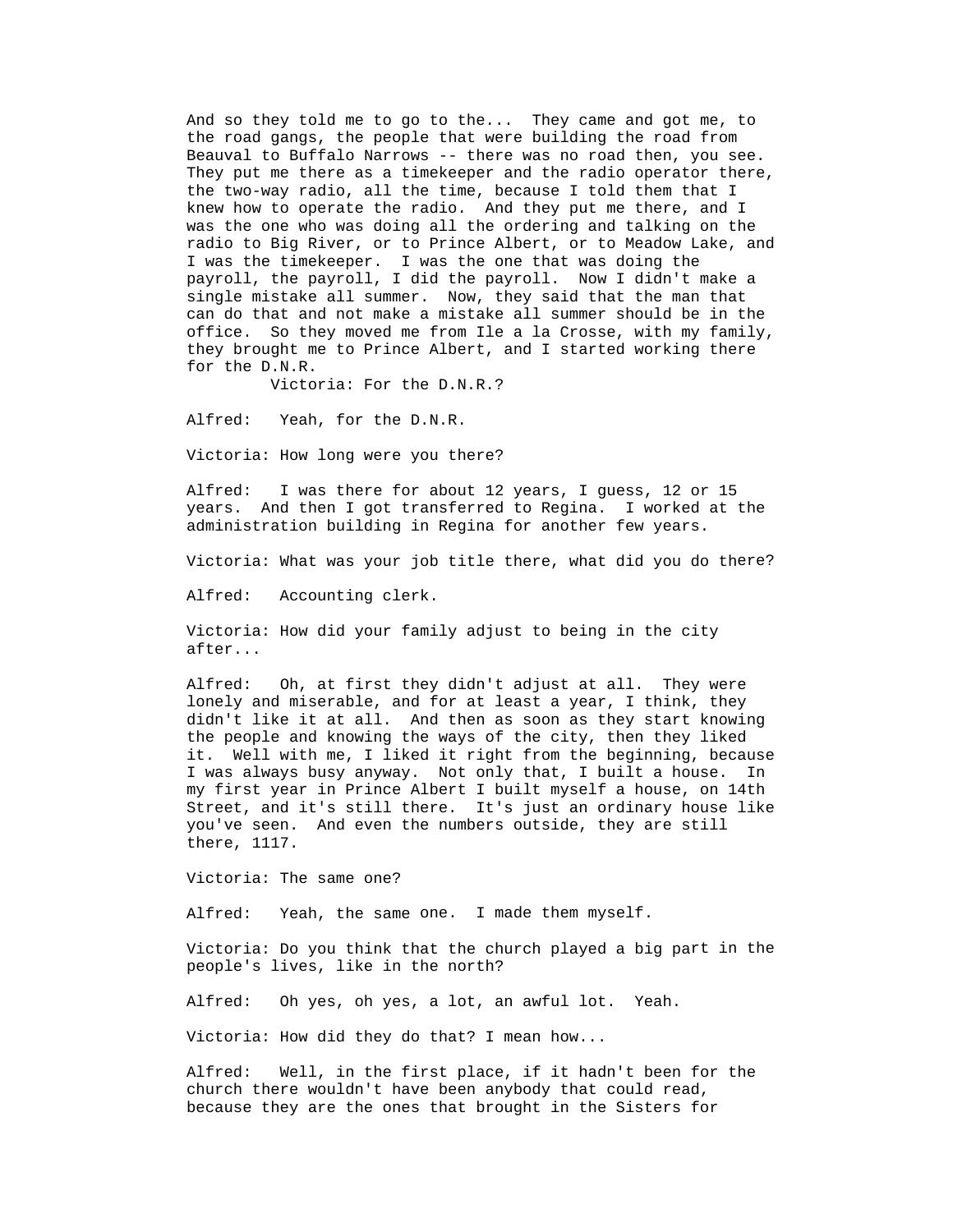educating the kids. That's from way years ago it would have been. What year was it now that the Sisters went over there -- I thought I knew? But for a long time they started with a convent, and that's where they learned how to write and read. And the Indian school, it was the missionaries that opened it too, you see. The Indian department wouldn't build the school,

the missionaries had to build it. And then after they got the kids there, then the government just pay so much a head to be in there.

Victoria: Well, you went to church regularly. How about the rest of your family, like, did they go to church often? Was there a church in your community?

Alfred: My own family or do you mean them?

Victoria: Well most of the Metis families there, did they attend church regularly?

Alfred: They were very, very religious, very religious. In Beauval when I was a kid there was nobody that ever missed. Even after that, even when I was in the seminary there, I was 16, 17, 18 years old, nobody ever missed.

(END OF SIDE B) (END OF TAPE)

## INDEX

| INDEX TERM                               | IH NUMBER    | DOC NAME     | DISC # | PAGE #         |
|------------------------------------------|--------------|--------------|--------|----------------|
| CHILDREN                                 |              |              |        |                |
| -work of                                 | $IH - SD.14$ | A.DUROCHER#1 | 149    | 7              |
| CHRISTIAN CHURCHES                       |              |              |        |                |
| -Catholic                                | $IH-SD.14$   | A.DUROCHER#1 | 149    | 13, 22, 23     |
| DISEASE AND ILLNESS                      |              |              |        |                |
| -tuberculosis                            | $IH-SD.14$   | A.DUROCHER#1 | 149    | 11, 13, 14     |
| EDUCATION                                |              |              |        |                |
| -accounts of                             | $IH-SD.14$   | A.DUROCHER#1 | 149    | 4,6,13         |
| FAMILY                                   |              |              |        |                |
|                                          | $IH-SD.14$   | A.DUROCHER#1 | 149    | 8,9            |
| FOOD                                     |              |              |        |                |
| -preservation of                         | $IH-SD.14$   | A.DUROCHER#1 | 149    | 7              |
| FUR TRADE                                |              |              |        |                |
| -modern                                  | $IH-SD.14$   | A.DUROCHER#1 | 149    | 16, 17, 19, 20 |
| HOUSING                                  |              |              |        |                |
| -log houses                              | $IH-SD.14$   | A.DUROCHER#1 | 149    | 5,6            |
| HOUSING                                  |              |              |        |                |
| -furnishings/equipment IH-SD.14          |              | A.DUROCHER#1 | 149    | 5,6            |
| MARRIAGE                                 |              |              |        |                |
| -arranged                                | IH-SD.14     | A.DUROCHER#1 | 149    | 6              |
| MEDICINE AND CURING PRACTICES            |              |              | 149    | 11             |
| -Indian<br>MEDICINE AND CURING PRACTICES | IH-SD.14     | A.DUROCHER#1 |        |                |
| -sweat baths                             | IH-SD.14     | A.DUROCHER#1 | 149    | 12             |
|                                          |              |              |        |                |